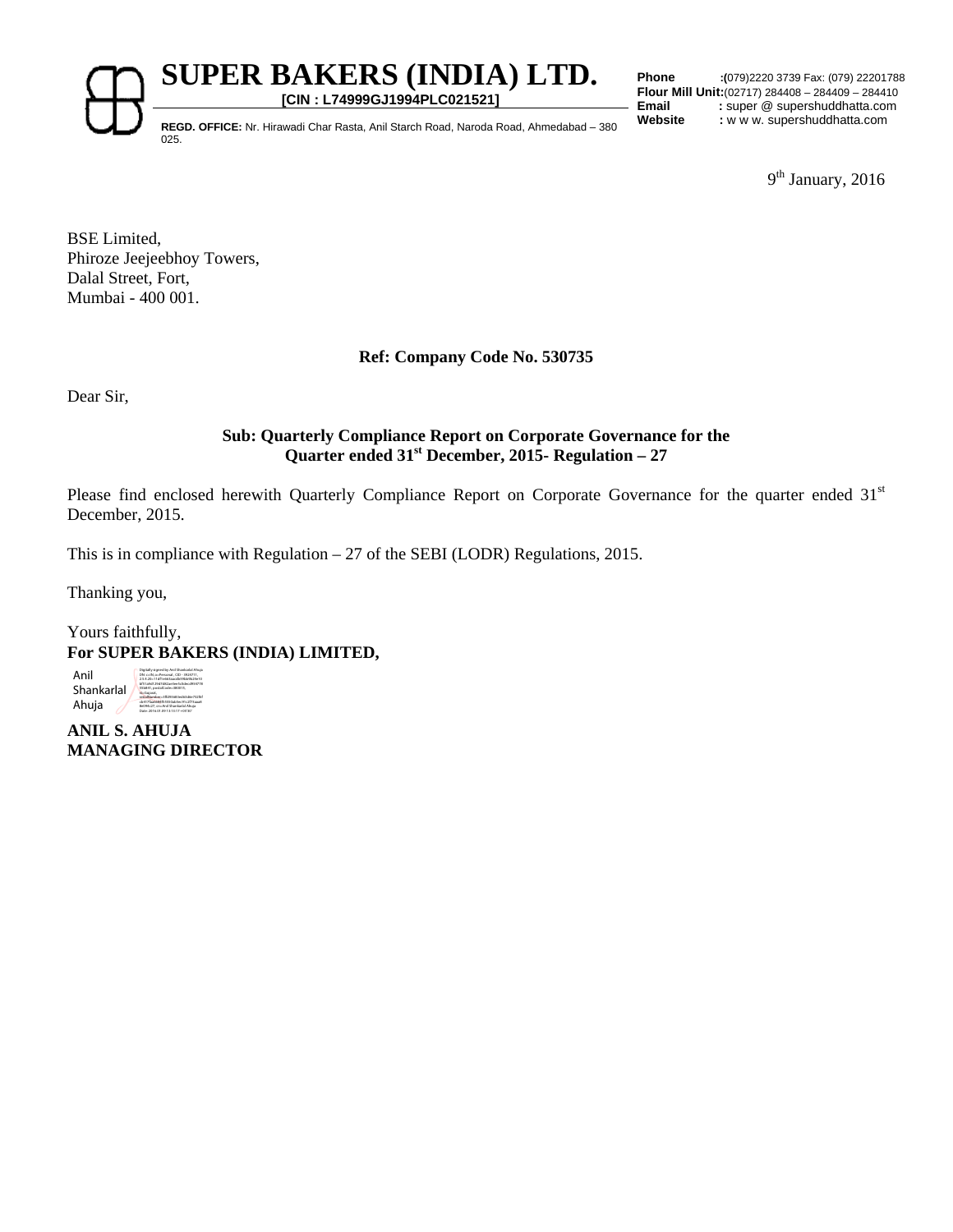## **QUARTERLY COMPLIANCE REPORT ON CORPORATE GOVERNANCE**

## **(Pursuant to the Regulation 27(2) of SEBI (Listing Obligations and Disclosure Requirements) Regulations, 2015)**

| <b>Name of Listed Entity</b> | <b>SUPER BAKERS (INDIA) LIMITED</b> |
|------------------------------|-------------------------------------|
| Quarter ending               | <b>31ST DECEMBER, 2015</b>          |
| <b>Script Code</b>           | <b>BSE - 530735 : ASE - 57473</b>   |

#### PAN DIN Mr. Anil S. Ahuja AASPA8999A 00064596 Executive - Promoter 11-03-1994 - 1 - - Mr. Shankar T. Ahuja AAQPA3548M 00064572 Non Executive -Promoter 11-03-1994 - 1 2 1 Mr. Prakash B. Ahuja ABLPA1958M 01515168 Non Executive -Promoter 18-07-2015 - 1 - - Mr. Sunil S. Ahuja **AASPA8998B** 00064612 Non Executive -Promoter 11-03-1994 - 1 - - Mr. Arvindkumar P. Thakkar (AAVPT3213F 00277501 | Independent | 27-09-2014 | 5 | 1 | 1 | -Ms. Unnati S. Bane |BUGPB0447P |07321420 Independent | 21-10-2015 | 1 | 2 | 1 Ms. Karuna Advani - Ceased w.e.f.<br>21-10-2015 21-10-2015 ADLPA5960H 02235834 Independent 21-10-2015 - - - - PAN\$ & DIN **\$ PAN number of any director would not be displayed on the website of Stock Exchange** & Category of directors means executive/non-executive/independent/Nominee. if a director fits into more than one category write all categories separating them \* to be filled only for Independent Director. Tenure would mean total period from which Independent director is serving on Board of directors of the listed entity Title Name of the Director **PAN\$ & DIN** Category & Date of Appointment e\* (in in the current term/ cessation **I. Composition of Board of Directors**  Tenur Years ) No. of Directorship in listed entities including this listed entity (Refer Reg. 25(1) of Listing Regulations) No. of membership s in Audit/ Stakeholder Committee (s) including this listed entity (Refer Reg. 26(1) of Listing Regulations) No. of post of Chairperson in Audit/ Stakeholder **Committee** held in listed entities including this listed entity (Refer Reg. 26(1) of Listing Regulations)

|              | II. Composition of Committees                  |                                  |                               |                          |
|--------------|------------------------------------------------|----------------------------------|-------------------------------|--------------------------|
| Sr.          | <b>Name of Committee</b>                       | <b>Name of Committee members</b> |                               | Category &               |
|              | <b>Audit Committee</b>                         |                                  | Unnati S. Bane, Chairperson   | Independent              |
|              |                                                | $\overline{2}$                   | Arvindkumar P. Thakkar        | Independent              |
|              |                                                | 3                                | Shankar T. Ahuja              | Non Executive - Promoter |
| $\mathbf{2}$ | <b>Nomination &amp; Remuneration Committee</b> |                                  | Unnati S. Bane, Chairperson   | Independent              |
|              |                                                | 2                                | Arvindkumar P. Thakkar        | Independent              |
|              |                                                | 3                                | Shankar T. Ahuja              | Non Executive - Promoter |
| 3            | Risk Management Committee (if applicable)      | <b>Not Applicable</b>            |                               |                          |
| 4            | <b>Stakeholders Relationship Committee</b>     |                                  | Shankar T. Ahuja, Chairperson | Non Executive - Promoter |
|              |                                                | 2                                | Unnati S. Bane                | Independent              |